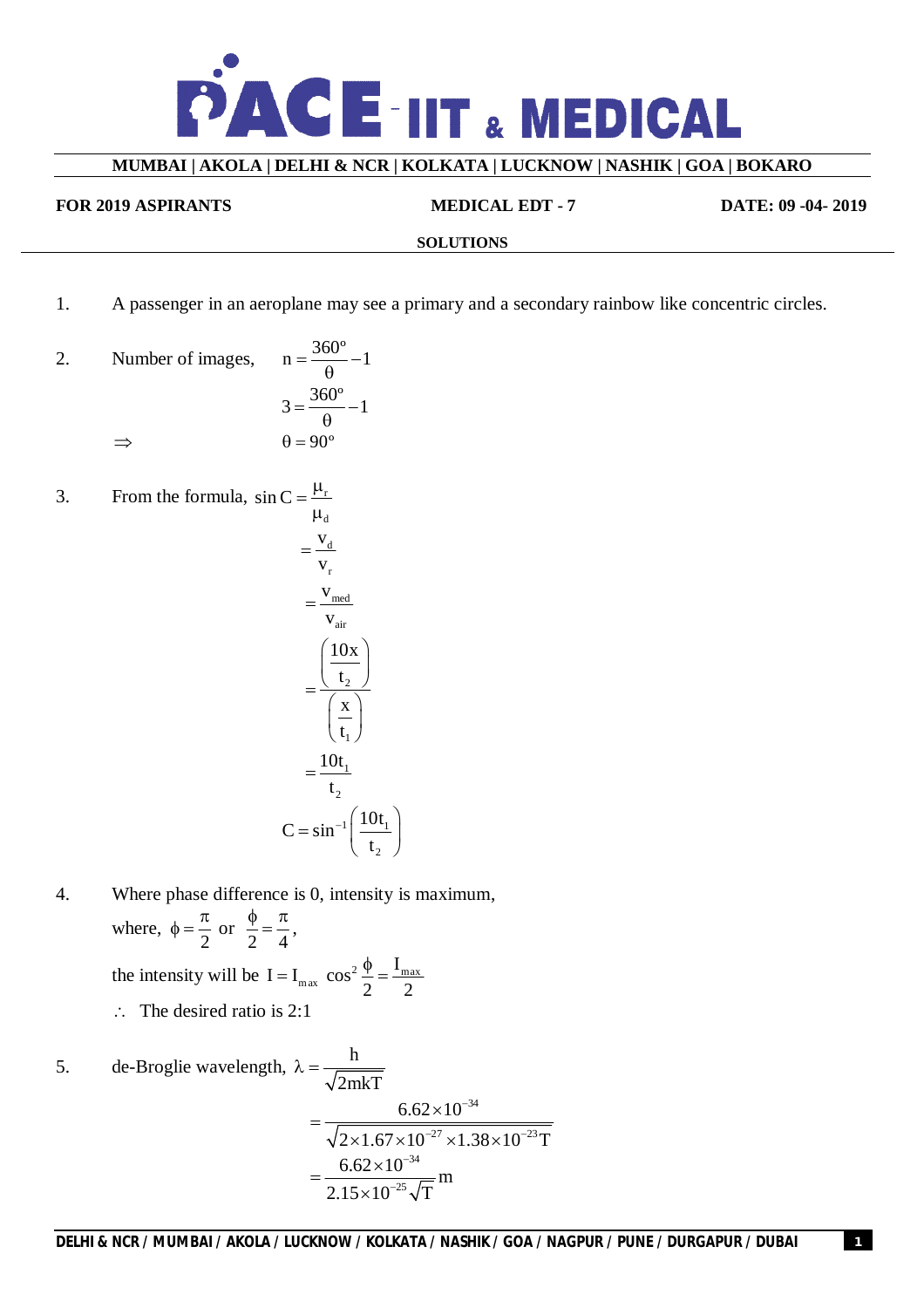

**AITS TEST-04**

$$
=\frac{3.079}{\sqrt{T}}\times 10^{-9} \text{ m} = \frac{30.79}{\sqrt{T}} \text{\AA} \approx \frac{30.8}{\sqrt{T}} \text{\AA}
$$

#### 6. Erect diminished image is formed by convex mirror.

7. Given, 
$$
m = +\frac{1}{2}
$$
,  $f = 2m = 200$  cm,  $u = ?$   
\n
$$
\therefore
$$
 Magnification,  $m = \frac{f}{(f - u)}$   
\n
$$
\Rightarrow +\frac{1}{2} = \frac{200}{(200 - u)}
$$
  
\n
$$
\Rightarrow 200 - u = 400 \Rightarrow u = -200
$$
cm  
\n
$$
\Rightarrow u = -2m
$$

8. Magnifying power,

$$
m_{\infty} = \frac{(L_{\infty} - f_{e} - f_{e}) \cdot D}{f_{o}f_{e}}
$$
  
\n
$$
\Rightarrow 45 = \frac{(L_{\infty} - 1 - 5) \times 25}{1 \times 5}
$$
  
\n
$$
\Rightarrow
$$
 The length of the tube, L<sub>\infty</sub> = 15 cm

- 9. Now, here we are given Fresnel distance equal to 20 m,  $\lambda = 450$  nm, we have to estimate value of a Putting <sup>2</sup>  $\sqrt{7}$   $\sqrt{2}$   $\sqrt{2}$   $\sqrt{10^{-3}}$  $F = \gamma$ ,  $\mu = \sqrt{\frac{L}{F}}$  $Z_{\rm F} = \frac{a^2}{2}$ ,  $a = \sqrt{Z_{\rm F} \lambda} = 3 \times 10^{-1}$  $\lambda$ m or 3mm
- 10. When the distance in increased, frequency of incident light and hence, the stopping potential does not change. But the intensity and hence, the saturation current decreases nine times.

[ : Intensity of incident radiation  $\propto \frac{1}{(distance)^2}$ (distance)  $\propto \frac{1}{\sqrt{11-\frac{1}{\sqrt{2}}}}$ 

- 11. Sky appears blue due to scattering. In absence of atmosphere no scattering will occur. Therefore sky will be seen black.
- 12. For concave mirror,



Therefore position of final image will be at the pole of the convex minor.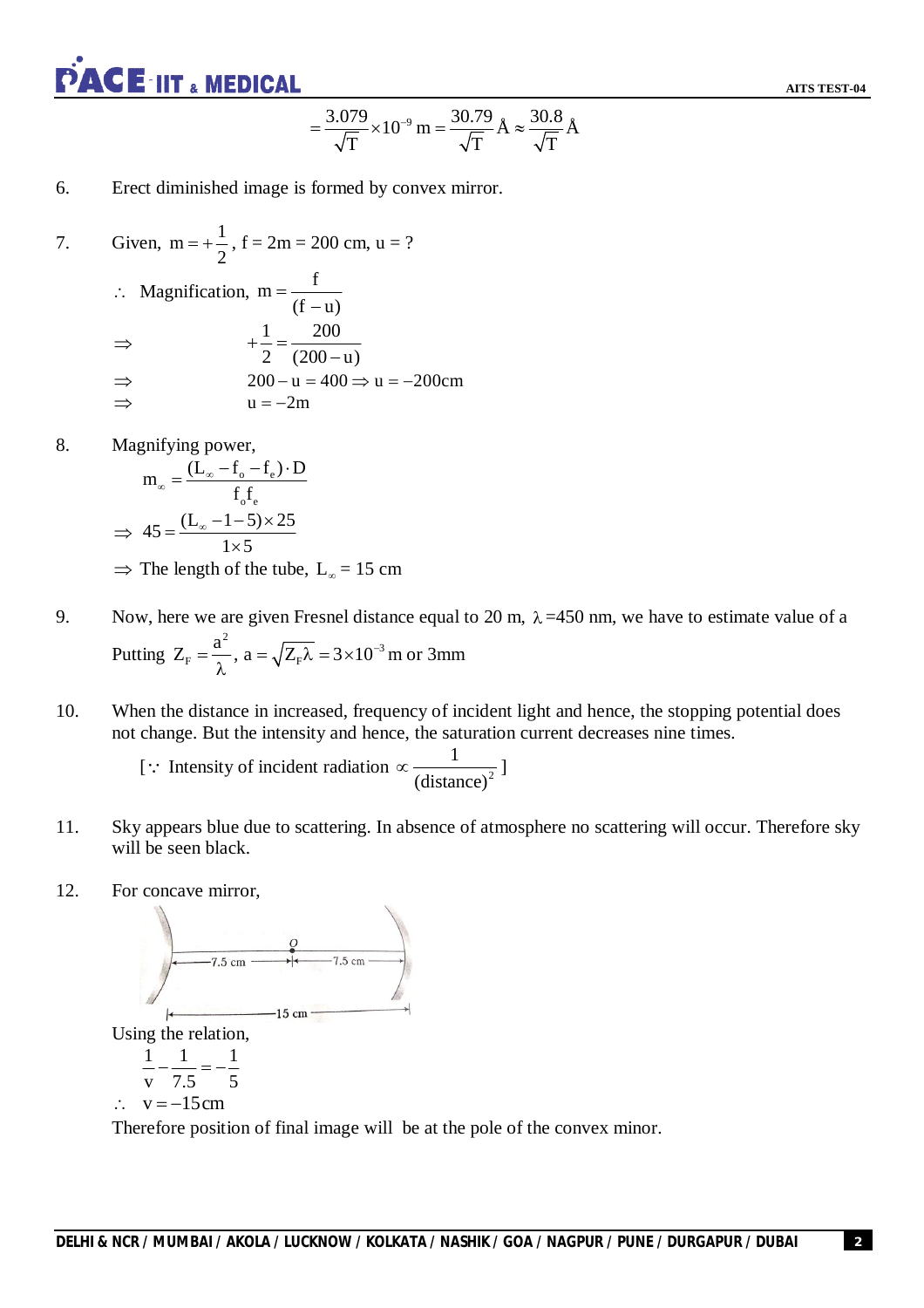CE<sup>-</sup>IIT & MEDICAL

13. *u* changes from 0 to  $-\infty$ . Then *v* will change from 0 to +f.



14. Distance of  $5<sup>th</sup>$  bright fringe from central fringe,

$$
x_{5D} = \frac{5\lambda d}{d}
$$

Distance of 3<sup>rd</sup> dark fringe fromcentral fringe,

$$
x_{3D} = \frac{(2 \times 3 - 1) \times D}{2d} = \frac{5}{2} \frac{\lambda D}{d}
$$

Required distance,

$$
x_{5D} - x_{3D} = \left(5 - \frac{5}{2}\right) \frac{\lambda D}{2} = \frac{5}{2} \times \frac{5 \times 10^{-7} \times 1}{1 \times 10^{-3}} = 1.25 \text{ mm}
$$

- 15. Stopping potential equals to maximum kinetic energy since, stopping potential is varying linearly with the frequency. Therefore, maximum KE for both the metals also vary nearly with frequency.
- 16. Sun is visible a little before the actual sunrise and until a little after the actual sunset. This is due to refraction.
- 17. Hypermetropia can be removed by using a convex lens. Focal length of used lens,  $f = + d = +40$  cm  $= +$  (defected near point)

:. Power of lens = 
$$
\frac{100}{f(cm)} = \frac{100}{40} = 2.5D
$$

18. According to lens maker's formula,

$$
P = \frac{1}{f} = (\mu - 1) \left( \frac{1}{R} - \frac{1}{(-R)} \right)
$$
  

$$
f_{\text{biconvex}} = \frac{R}{2(\mu - 1)}
$$
  

$$
f_{\text{plano}} = \frac{R}{(\mu - 1)}
$$
  

$$
f_{\text{plano}} = 2f_{\text{biconvex}}
$$

19. We have, 
$$
\frac{10\lambda D}{\mu d} = \left(6 - \frac{1}{2}\right) \frac{\lambda D}{d}
$$

$$
\frac{10}{\mu} = \frac{11}{2}
$$

$$
\mu = \frac{20}{11} = 1.818
$$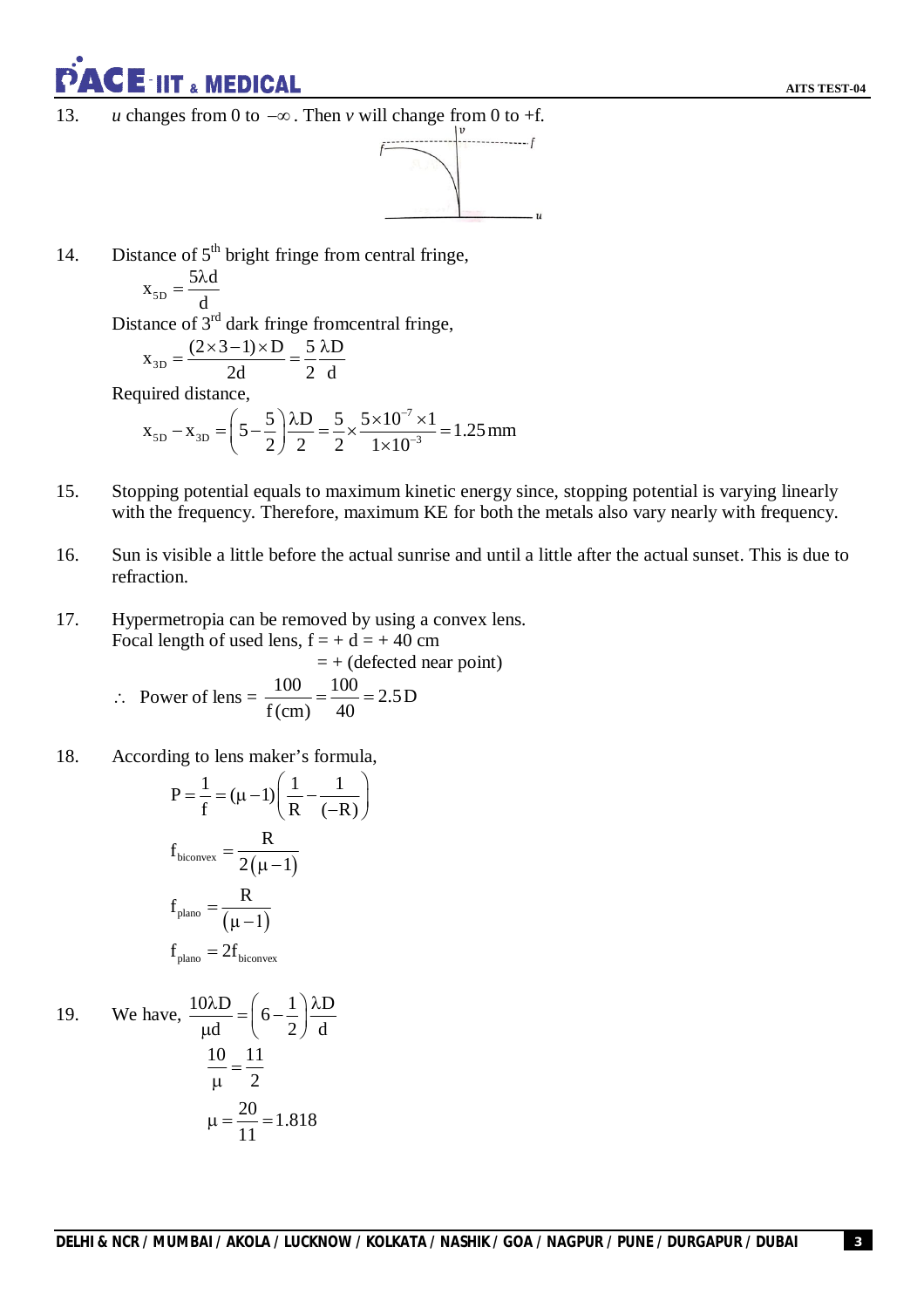**PACE IIT & MEDICAL** 

20. As,  $\frac{3}{2}$  = 5 \simple 10<sup>3</sup> W / m<sup>2</sup>  $I = \frac{P}{\Lambda} = \frac{5 \times 10^{-3}}{1 \times 10^{-6}} = 5 \times 10^{3}$  W / m A  $1 \times 10$ -- $=\frac{P}{1}=\frac{5\times10^{-3}}{1+10^{-6}}=5\times1$  $\times$ Force on the surface,  $\frac{3}{2}$  2 2 \times 10<sup>-11</sup>  $F = \frac{2P}{g} = \frac{2 \times 5 \times 10^{-3}}{3 \times 10^8} = 3.3 \times 10^{-11} N$ c  $3 \times 10$  $=\frac{2P}{2P}=\frac{2\times5\times10^{-3}}{2\times10^{8}}=3.3\times10^{-7}$  $\times$ 

Pressure on the surface, 
$$
=\frac{2I}{c} = \frac{2 \times 5 \times 10^3}{3 \times 10^8} = 3.3 \times 10^{-5} \text{ N/m}^2
$$

- 21. After completely immersed in water, this bag will behave as convergent lens.
- 22. Given,  $A = 60^{\circ}$  and  $\delta_{m} = 30^{\circ}$

$$
\therefore \text{ Refractive index of prism, } \mu = \frac{\sin\left(\frac{A + \delta_m}{2}\right)}{\sin\frac{A}{2}} = \frac{\sin 45^{\circ}}{\sin 30^{\circ}} = \sqrt{2}
$$

- 23. According to the question,  $\frac{h}{c} = \frac{21}{2} = 10.5$  $=\frac{24}{3}=1$  $\mu$ 2  $\therefore$  Height, h = 10.5  $\times \frac{4}{3}$  $\times \frac{1}{2} \implies h = 14 \text{ cm}$
- 24. I I I 2 I I cos I I 2 I I cos 1 2 1 2 1 1 2 1 2 2  $2\sqrt{I_1I_2}(\cos\phi_1-\cos\phi_2)=2\times 2I(\cos\frac{\pi}{2}-\cos\pi)=4I$ =  $2\sqrt{I_1I_2}(\cos\phi_1-\cos\phi_2)$  =  $2\times 2I(\cos\frac{\pi}{2}-\cos\pi)$  = 4

3

25. n h  $v = m c \Delta \theta$ 

26. The size of the object in accordance with the Fresnel's displacement law is given by  $\sqrt{x_1 x_2}$ .

27 We have, 
$$
\frac{1}{v} - \frac{1}{u} = \frac{1}{f}
$$
  
\n $\therefore \frac{1}{30} - \frac{1}{(-u)} = \frac{1}{f}$  or  $\frac{1}{30} + \frac{1}{u} = \frac{1}{f}$  ...(i)  
\nSimilarly,  $\frac{1}{120} + \frac{1}{u} = \frac{1}{f}$  ...(ii)  
\nOn solving Eqs. (i) and (ii), we get  
\nThe focal length of the lens, f = 24 cm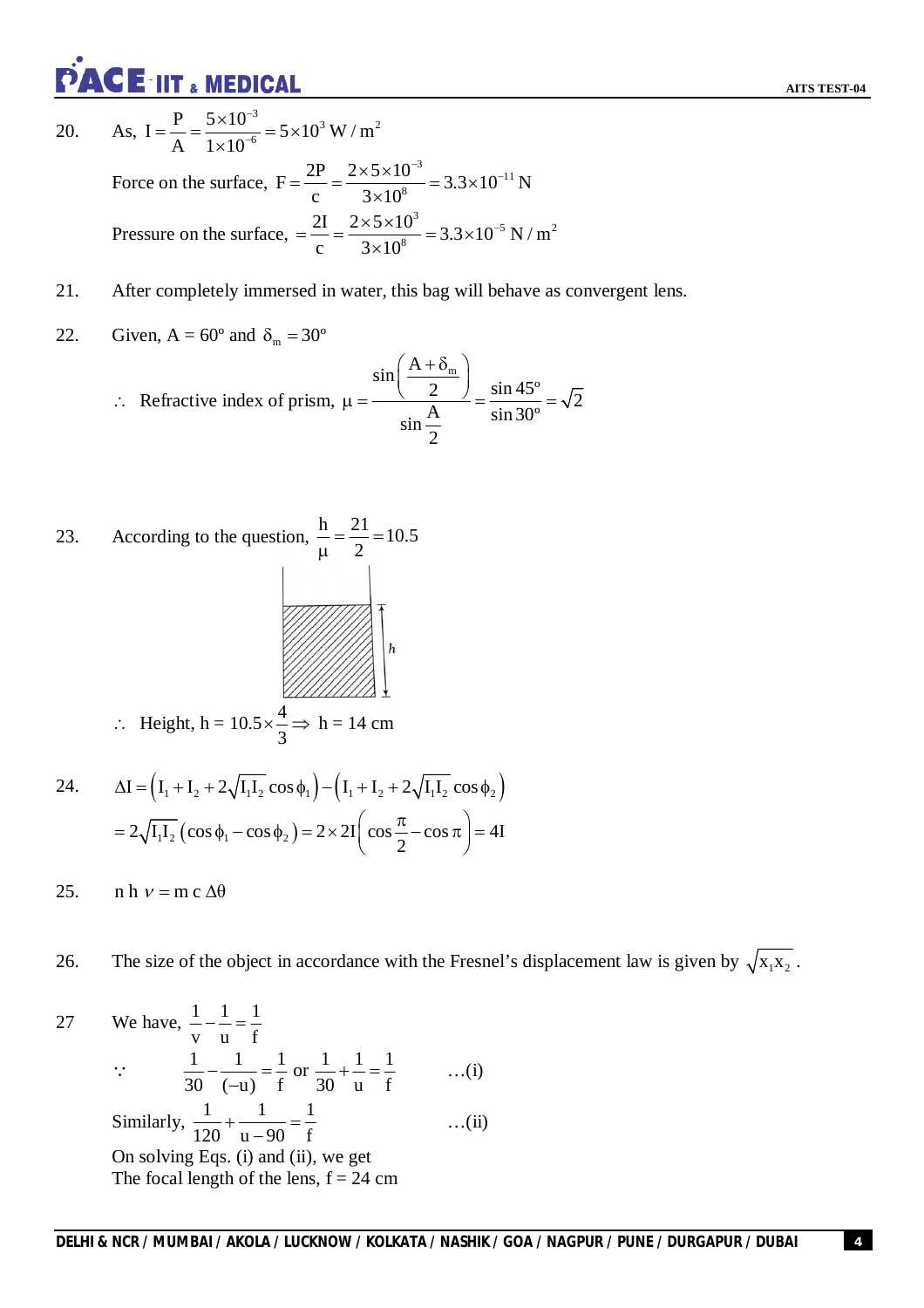

28. For objective,

$$
\frac{1}{v_0} - \frac{1}{-200} = \frac{1}{50}
$$
  
\n
$$
\therefore v_0 = \frac{200}{3} \text{cm}
$$
  
\nFor eye-piece,  
\n
$$
\frac{1}{-25} - \frac{1}{(-u_e)} = \frac{1}{5}
$$
  
\n
$$
\therefore u_e = \frac{25}{-1}
$$

$$
u_e = \frac{25}{6}
$$

Therefore, separation between objective and eye-piece,

$$
L = v_0 + u_e = \frac{200}{3} + \frac{25}{6} = \frac{425}{6} = 71 \text{cm}
$$

29. Option (3)

$$
Y_n = \frac{nDλ}{d}
$$
  
\n
$$
Y_n = 10^{-3}m, \quad D = 0.5 \text{ m}, \quad d = 0.5 \times 10^{-3} \text{ m}
$$
  
\n
$$
λ = \frac{500}{n} \text{ nm}
$$

30. Energy of photon is  $E = \frac{hc}{\lambda} \Rightarrow \lambda_{photon}$ photon  $E = \frac{hc}{\lambda} \Rightarrow \lambda_{\text{photon}} = \frac{hc}{E}$  $\lambda_{\text{photon}}$  Pnoton  $E$  $=\frac{1}{2}$   $\Rightarrow \lambda_{\text{photon}} = -$ 

$$
\lambda_{\text{electron}} = \frac{h}{\sqrt{2mE}}
$$

$$
\frac{\lambda_{\text{photon}}}{\lambda_{\text{electron}}} = c \sqrt{\frac{2m}{E}}
$$

31. The resolving power of telescope = 
$$
\frac{a}{1.22\lambda}
$$

Where,  $a =$  aperture of telescope

Resolving power aperture of telescope

If aperture of telescope is decreased, then the resolving power will decrease.

32. Resultant combination of focal length,

$$
F_{\text{comb}} = \frac{f_1 f_2}{f_1 + f_2} = \frac{f(-f)}{f + (-f)} = \infty
$$

33. As,  $y_a = \frac{m_1}{n_2}$ 2  $y_a = \left(\frac{n_1}{n_2}\right)y$ n  $(n_{1})$  $=\left(\frac{n_1}{n_2}\right)y$ 

> Here,  $y = actual$  depth And  $y_a$  = apparent depth

$$
\therefore \quad y = \left(\frac{n_2}{n_1}\right) \cdot y_a \implies \left(-\frac{dy}{dt}\right) = \frac{n_2}{n_1}\left(-\frac{dy_a}{dt}\right) = \frac{n_2 x}{n_1}
$$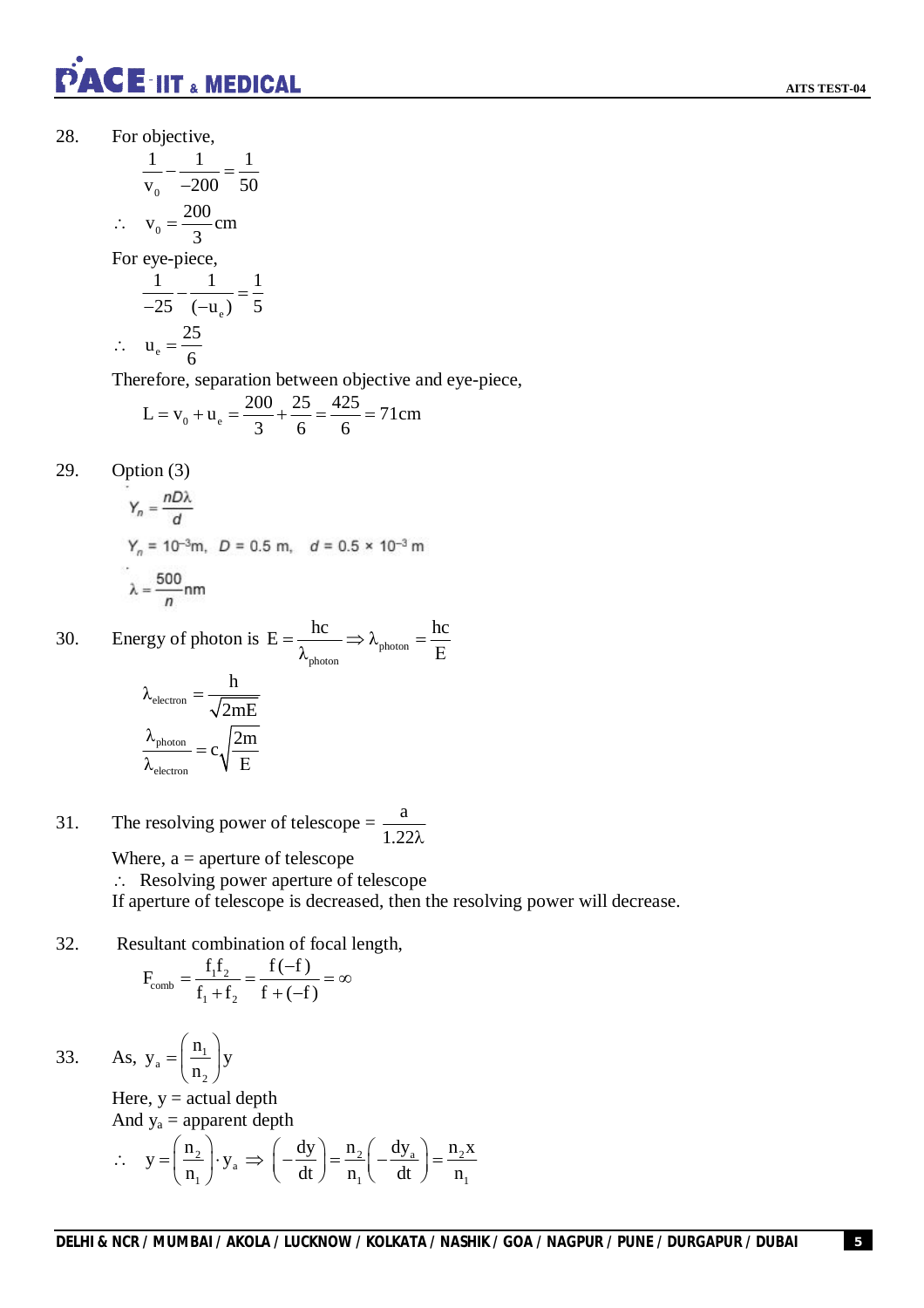**PACE-IIT & MEDICAL** 

The amount of water drained in cc/min

$$
\therefore \quad \frac{dV}{dt} = A \cdot \left( -\frac{dy}{dt} \right) = \frac{\pi R^2 n_2 x}{n_1}
$$

34. 
$$
I_2 - I_1 \cos^2(90^\circ - \theta) = \frac{1}{2} \cos^2 \theta \sin^2 \theta = \frac{1}{8} (\sin 2\theta)^2
$$
  
\n
$$
\frac{1}{2} \cos^2 \theta \sin^2 \theta = \frac{1}{8} (\sin 2\theta)^2
$$
  
\n
$$
J_1 = \frac{1}{2} \cos^2 \theta \cos^2 \theta
$$
  
\n
$$
J_2 = \frac{32}{8} (\sin 2\theta)^2
$$
  
\n
$$
\sin 2\theta = \frac{\sqrt{3}}{2} = \sin 60^\circ \text{ or } \sin 120^\circ
$$
  
\n
$$
\theta = 30^\circ \text{ or } 60^\circ
$$

35. 
$$
E = \frac{12375}{\lambda(\text{\AA})} = \frac{12375}{3500} \text{eV} = 3.53 \text{eV}
$$
  
Since  $E > W$  but  $E < W$  photoelectron will be

Since,  $E > W_B$  but  $E < W_A$  photoelectron will be emitted by metal B.

36. The magnifying power of the telescope in normal adjustment,

$$
m = \frac{f_o}{f_e} = \frac{100}{5} = 20
$$

$$
37. \qquad \text{Option (2)}
$$

Distance of 1<sup>st</sup> maxima from central fringe =  $\frac{\lambda D}{d}$  [D = x]

Distance of 1<sup>st</sup> minima =  $\frac{\lambda D}{2d}$ D at time  $t = D_t = x + vt$  $\frac{\lambda x}{d} = \frac{\lambda(x+vt)}{2d}$  $x = vt$  or  $t = \frac{x}{v}$ 

38. We have,

$$
\beta = \frac{\lambda D}{d}
$$

 $\therefore$  The arrangement is placed in a liquid of refractive index n

$$
\therefore \quad \lambda' = \frac{\lambda}{\lambda}
$$

n Therefore fringe width

$$
B'=\frac{\lambda D}{dn}
$$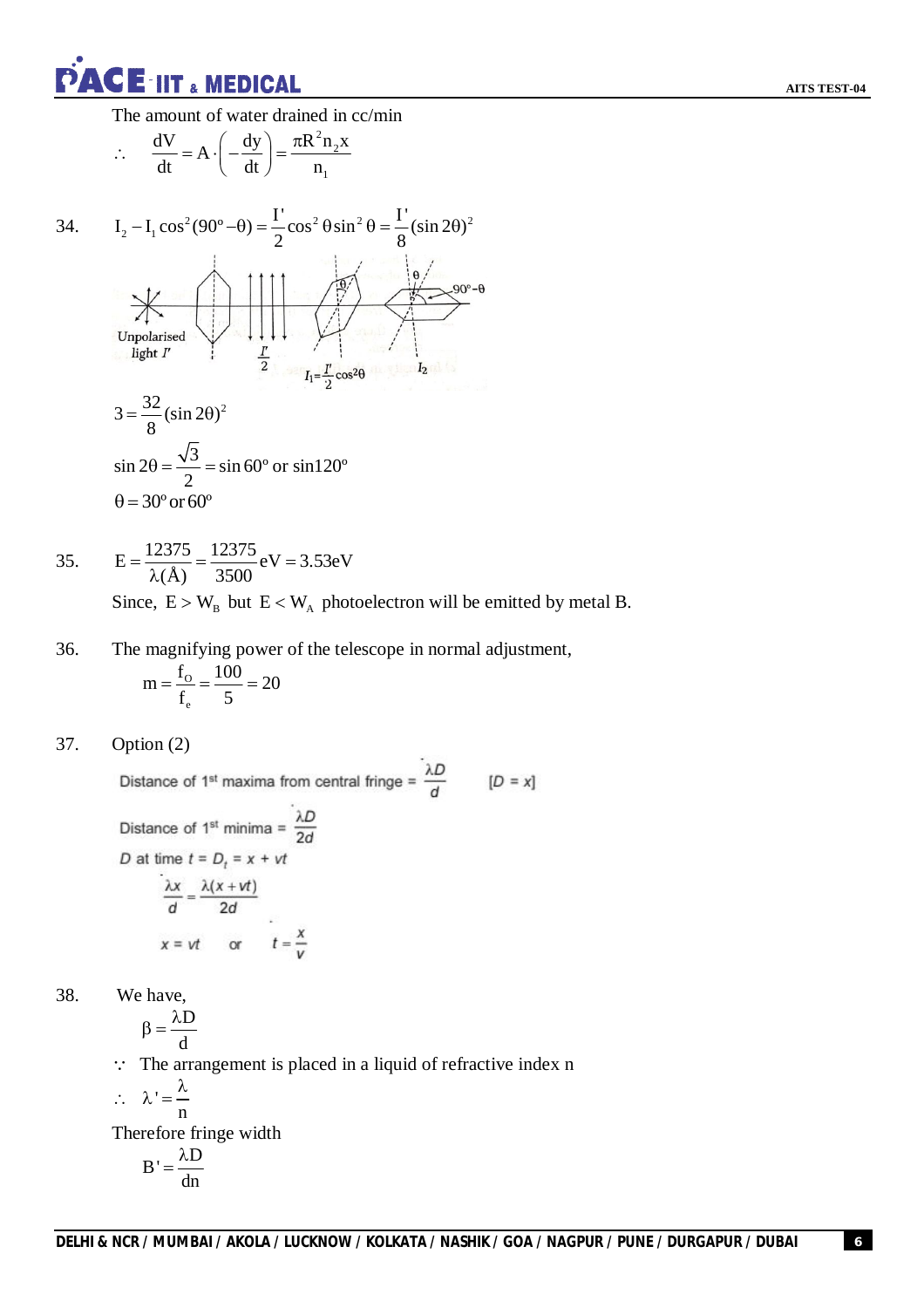

39. Location of the point, 
$$
y = \frac{w}{4} = \frac{\lambda D}{4d}
$$
  
\n
$$
\Rightarrow \qquad \Delta x = \frac{yd}{D} = \left(\frac{\lambda D}{4d}\right)\left(\frac{d}{D}\right) = \frac{\lambda}{4}
$$
\n
$$
\Rightarrow \qquad \phi = \frac{2\pi}{\lambda} \Delta x = \frac{\pi}{2}
$$
\n
$$
\therefore \qquad I_{R} = I_{1} + I_{2} + 2\sqrt{I_{1}I_{2}} \cos \phi
$$
\n
$$
\therefore \qquad I_{R} = 2I + I_{2} + 0
$$
\n
$$
\Rightarrow \qquad I_{2} = 2I
$$

40. 
$$
E = \frac{12375}{\lambda (\text{in} \,\text{\AA})} = \frac{12375}{4360} = 2.84 \text{ eV}
$$
  
\n $\therefore \quad K_{\text{max}} = E - W = 1.6 \text{ eV}$   
\nor the retarding potential is 1.6 V

41. For combination of one convex and one concave lens

$$
\frac{1}{F} = \frac{1}{f_1} + \frac{1}{f_2}
$$

$$
\frac{1}{F} = \frac{1}{f_1} + \frac{1}{-f_2}
$$

$$
\frac{1}{F} = \frac{1}{f_1} - \frac{1}{f_2}
$$

$$
\Rightarrow F = \frac{f_1 f_2}{f_2 - f_1}
$$

If  $f_1 > f_2$  then F will be negative

42.  $\therefore$  Power of the lens =  $\frac{1}{2}$ focal length

Focal length of combination of convex and concave lenses is given by

$$
\frac{1}{F} = \frac{1}{f_1} + \frac{1}{f_2}
$$

where,  $f_1$  and  $f_2$  be the focal length of convex and concave lenses, respectively,

Now, 
$$
\frac{1}{F} = \frac{1}{0.4} + \frac{1}{-(0.25)}
$$
  
 $\frac{1}{F} = -1.5$   
Power, P = -1.5D  $(\because P = \frac{1}{F})$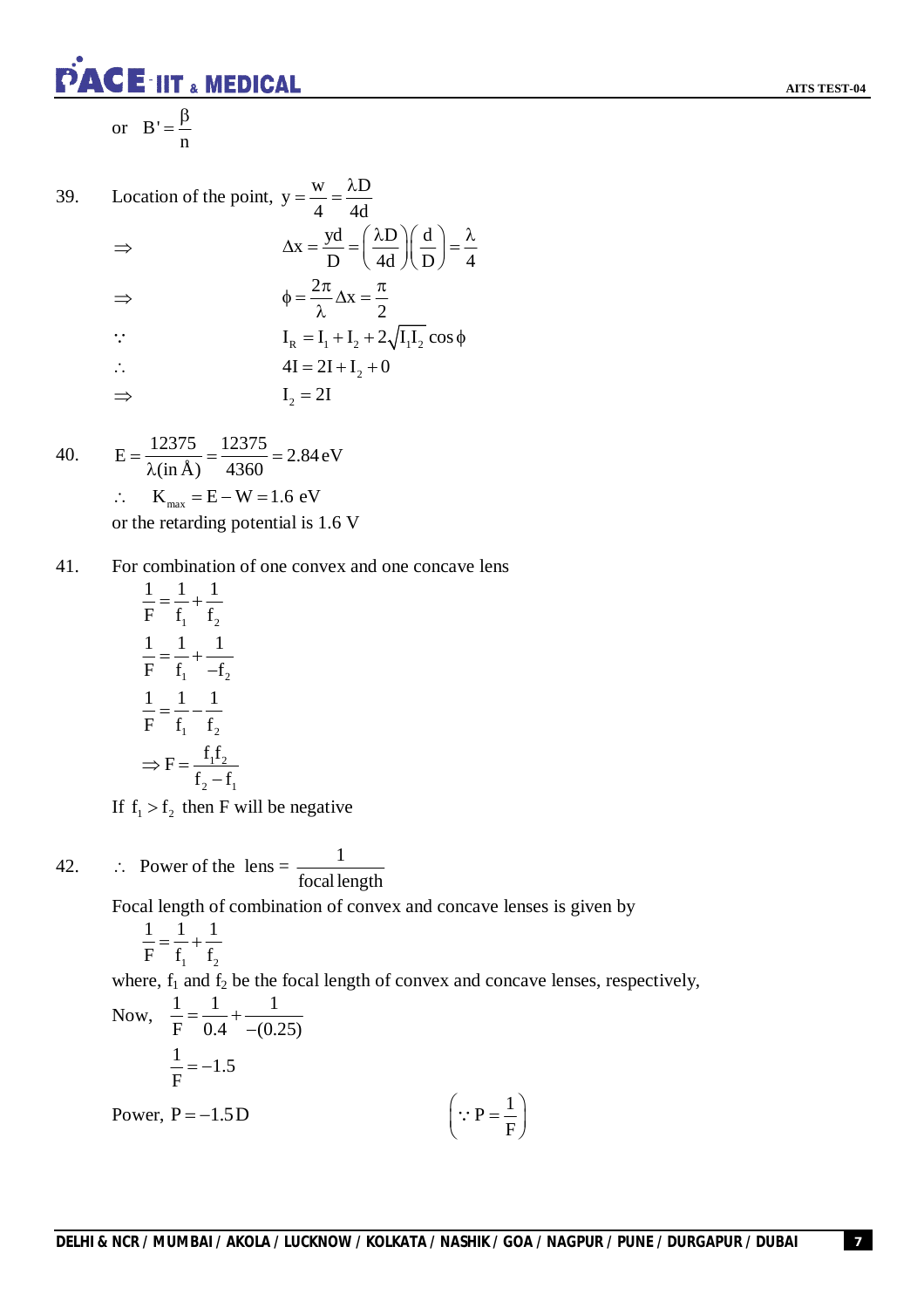

43. 
$$
\theta(\text{in radian}) = \frac{\lambda}{d}
$$
  
\n
$$
\therefore d = \frac{\lambda}{\theta} = \frac{6 \times 10^{-7}}{\pi/180} = 3.4 \times 10^{-5} \text{ m}
$$

44. The de-Broglie wavelength,

$$
\lambda = \frac{h}{\sqrt{2m_e eV}} = \frac{1.227}{\sqrt{V}} \text{ nm}
$$

45. As, 
$$
\lambda = \frac{h}{\sqrt{2qVm}} \propto \frac{1}{\sqrt{qVm}}
$$
  
\n
$$
\therefore \frac{\lambda_{\alpha}}{\lambda_{p}} = \frac{\sqrt{q_{p}V_{p}m_{p}}}{\sqrt{q_{\alpha}V_{\alpha}m_{\alpha}}} = \sqrt{\frac{1 \times 100 \times 1}{2 \times 800 \times 4}} = \frac{1}{8}
$$
\n
$$
\therefore \lambda_{\alpha} = \frac{\lambda_{p}}{8} = \frac{\lambda_{0}}{8}
$$

46.



It is an addition reaction and addition occurs according to Markownikoff's rule.

47.



48.

The order of reactivity of alcohols wih halogen acid is

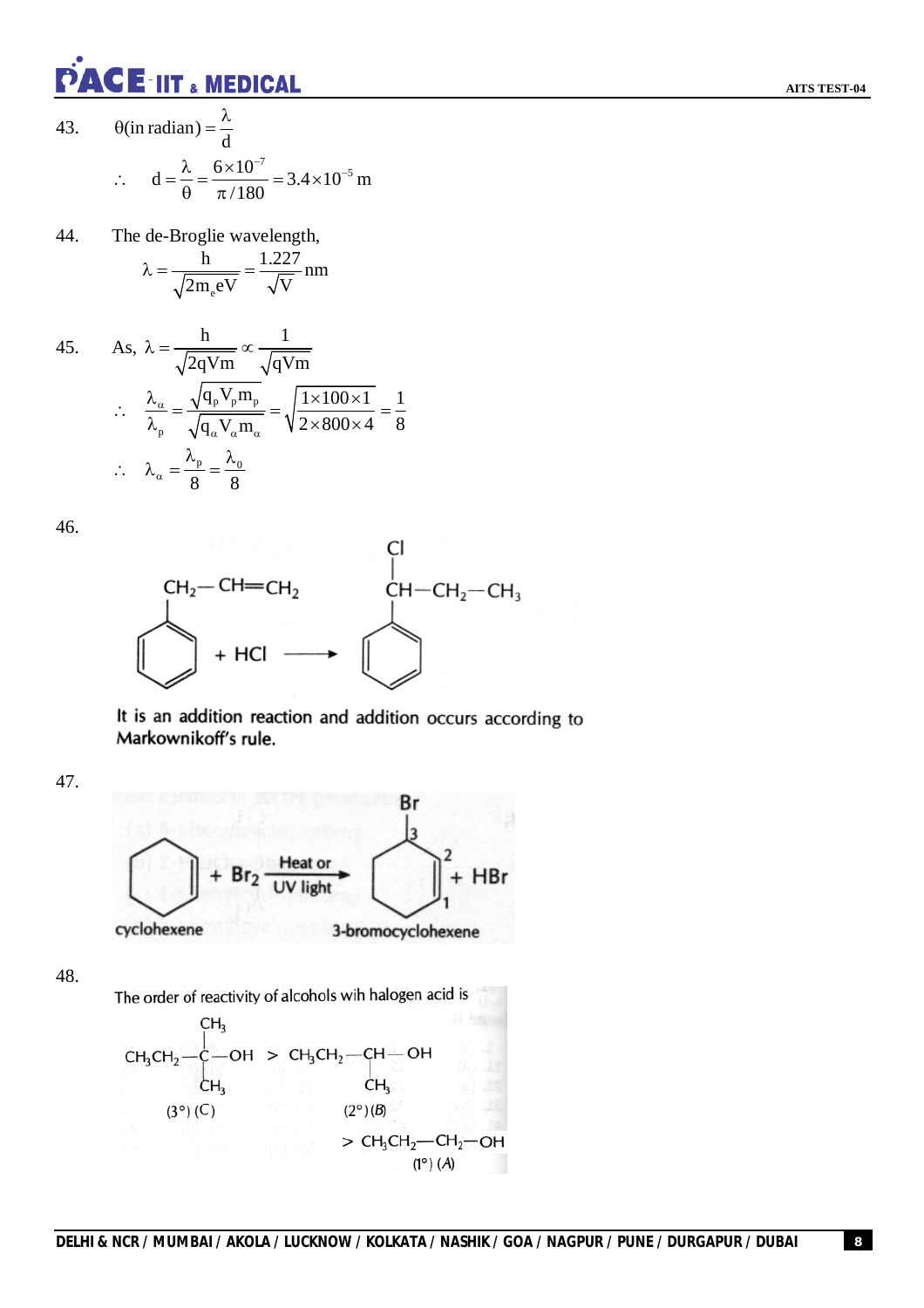49.

Molecular formula  $C_5H_{10}$  can be either alkene or cycloalkane.

**CE-IIT & MEDICAL** 

Since, the hydrocarbon does not react with chlorine in dark, it is not an alkene. So, it is a cycloalkane, *i.e.*, cyclopentane.

Since, it forms only single monochloro derivative in bright sunlight, all the H-atoms should be identical. So, it is cyclopentane.



50. Aryl halides are less reactive towards nucleophile than alkyl halides due to resonance.

51.

(c) CH<sub>3</sub>CHOHCH<sub>2</sub>CH<sub>3</sub> 
$$
\xrightarrow{[O]}
$$
 CH<sub>3</sub>COCH<sub>2</sub>CH<sub>3</sub>  $\xrightarrow{[O]}$   
CH<sub>3</sub>COOH + CH<sub>3</sub>CH<sub>2</sub>COOH

52. (a) Di-tert-butyl ether can't be made by williamson's synthesis, since tert-alkyl halides prefer to undergo elimination rather than substitution, i.e.,

$$
CH_3
$$
\n
$$
CH_3
$$
\n
$$
CH_3
$$
\n
$$
CH_3
$$
\n
$$
CH_3
$$
\n
$$
CH_3
$$
\n
$$
CH_3
$$
\n
$$
CH_3
$$
\n
$$
CH_3
$$
\n
$$
CH_3
$$
\n
$$
CH_3
$$
\n
$$
CH_3
$$
\n
$$
CH_3
$$
\n
$$
CH_3
$$
\n
$$
CH_3
$$
\n
$$
CH_3
$$
\n
$$
CH_3
$$
\n
$$
CH_3
$$
\n
$$
CH_3
$$
\n
$$
CH_3
$$
\n
$$
CH_3
$$
\n
$$
CH_3
$$
\n
$$
CH_3
$$
\n
$$
CH_3
$$
\n
$$
CH_3
$$
\n
$$
CH_3
$$
\n
$$
CH_3
$$

53. (c) in the presence of non-polar aprotic solvents such as  $CHCl<sub>3</sub>, CCl<sub>4</sub>$  etc., Br<sub>2</sub> reacts with phenol to give a mixture of o-and p-bromophenol.

54.

$$
R - C - R' + H_2SO_4 \xrightarrow{Cold} \begin{bmatrix} H \\ R - O - R' \\ \oplus \\ \text{oxonium salt of ether} \end{bmatrix} HSO_4^\oplus
$$

55. Secondary alcohols give turbidity within 5 min with lucas reagent.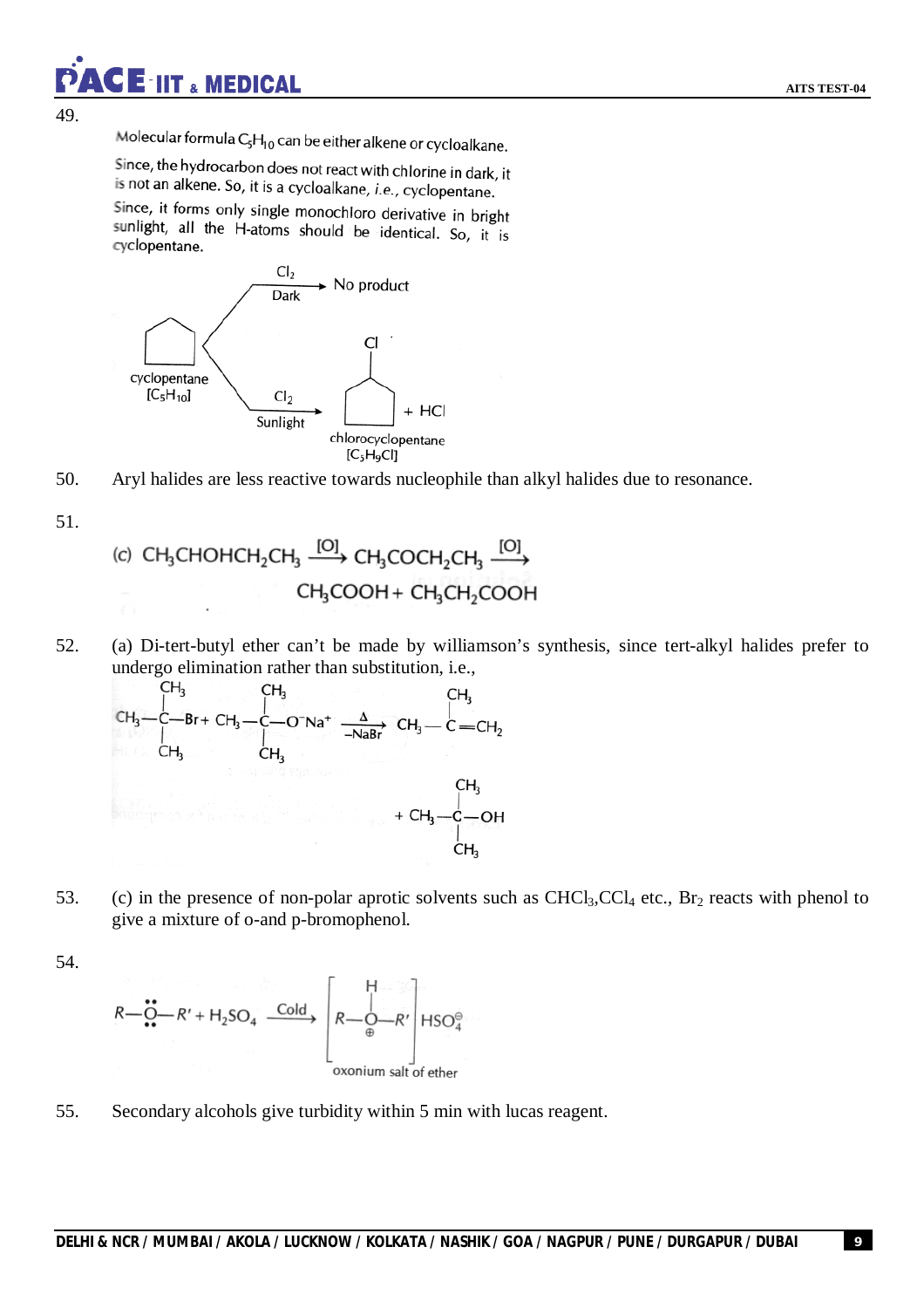

56.



57.



58.



59.

Alcohols are more acidic than alkynes but less acidic than water thus, the correct order of acidity is

 $H_2O > P > 2^\circ > 3^\circ > RC \equiv CH$ 

60. ()

61.

The order of reactivity depends upon the stability of the carbocation formed *i.e.*,  $FCH_2$ CHCH<sub>3</sub>,  $FCH_2CH_2CH_2$ CHCH<sub>3</sub>,  $CH<sub>3</sub>$  CHCH<sub>3</sub> and Ph CH<sub>2</sub>. The stability order of carbocations is  $Ph\,$ CH<sub>2</sub> > CH<sub>3</sub> CHCH<sub>3</sub> > FCH<sub>2</sub>CH<sub>2</sub> CHCH<sub>3</sub> > FCH<sub>2</sub> CHCH<sub>3</sub>. Thus, the order of reactivity follows the order  $IV > III > II > L$ 

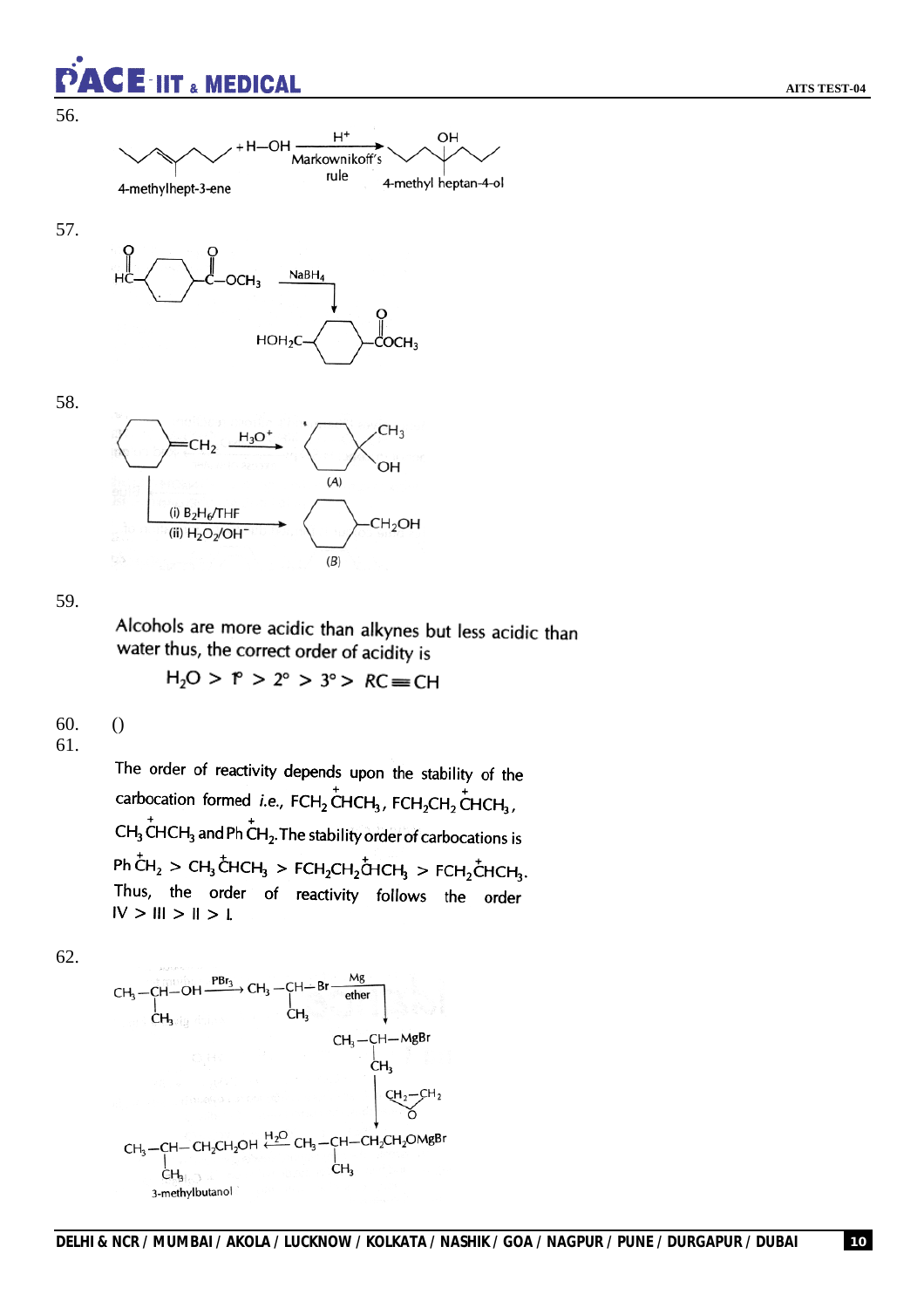

**AITS TEST-04**



#### 64.

Natural glucose is dextrorotatory and thus glucose is also known as dextrose.

#### 65.

Aldehydes and  $\alpha$ -hydroxy ketones give positive tollen's test. Glucose is a polyhydroxy aldehyde and fructose is an  $\alpha$  -hydroxy ketone.

66. ()

67.



#### 68. ()

- 69. Isoelectric point is a pH at which Zwitter ions do not migrate towards any of the electrode. Amino acids are also Zwitter ions hence, they do not migrate under electric field at isoelectric point.
- 70. 1 g fat provide 37 kJ of energy on oxidation while 1 g carbohydrate on oxidation gives 17 kJ of energy. Hence, fat has highest calorific value.
- 71. When glucose reacts with Br2 water, gluconic acid is obtained as main product.
- 72. Antiseptics are applied to the living tissues such as wounds, cuts, diseased skin surfaces. These are not ingested like antibiotics.
- 73. ()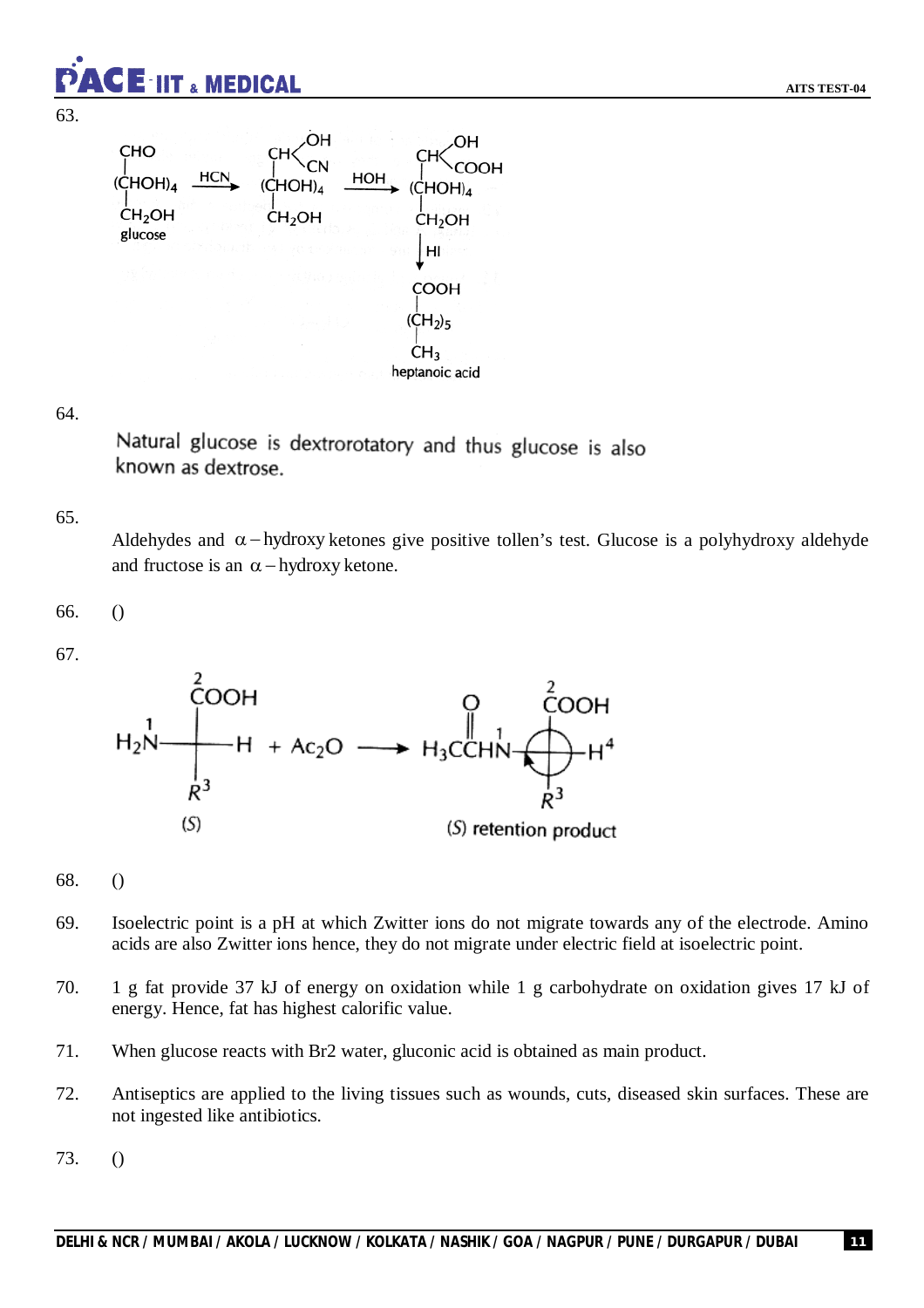

74. (d) in but-2-ene there is symmetry and in case of symmetrical alkenes anti-markownikoff's rule is not obeyed.

75.



76.

(c) Activating groups like -OCH<sub>3</sub>, -OH etc., activates the benzene ring towards electrophilic substitution while deactivating groups like NO<sub>2</sub>, COOH etc., deactivates the benzene ring towards electrophilic substitution. Thus, order of reaction with electrophile (of the given compounds) is as



77.

The best method to prepare cyclohexene from cyclohexanol is by using conc.  $H_3PO_4$  because among given options dehydrating agent is only conc.  $H_3PO_4$ .



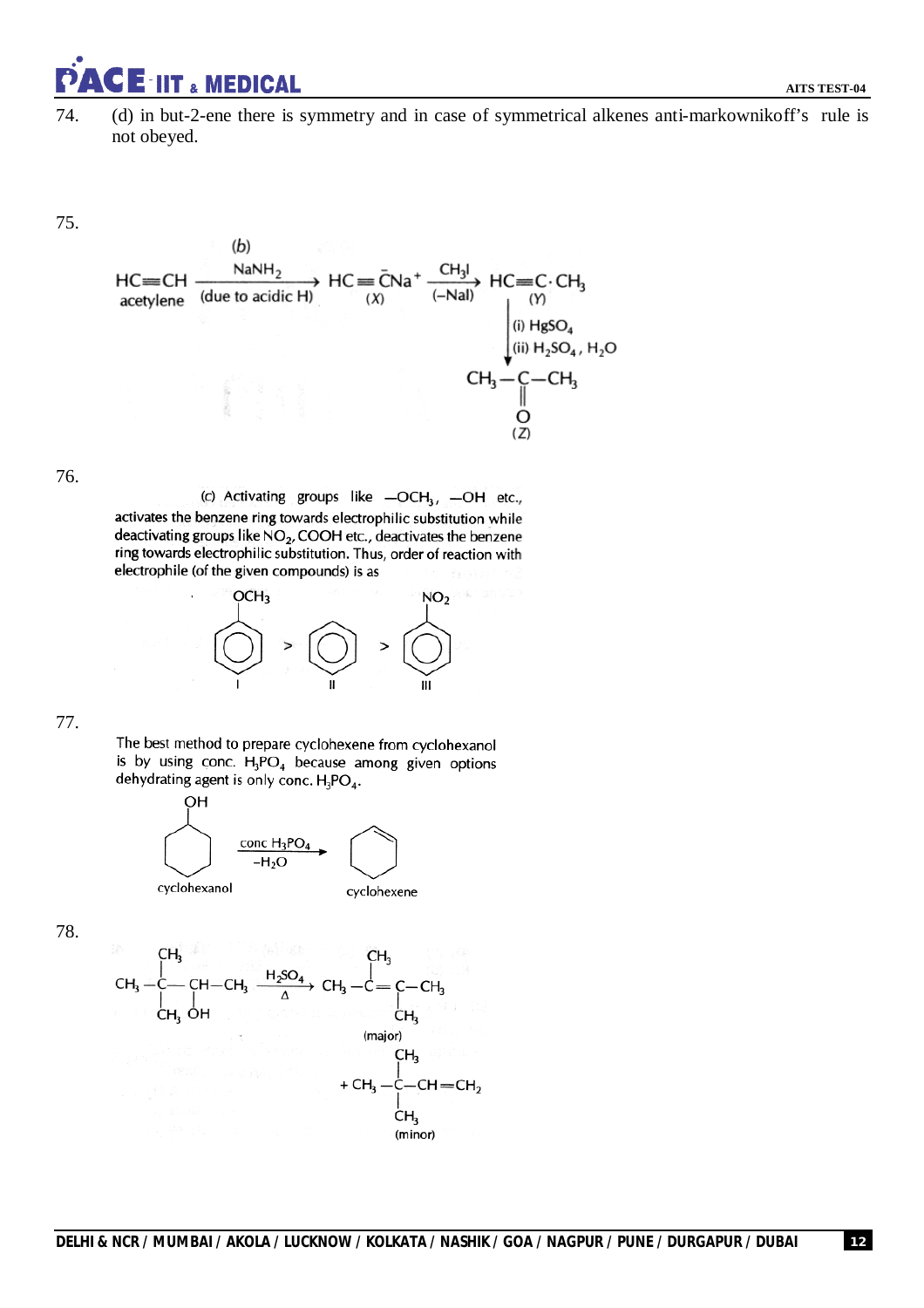CE-IIT & MEDICAL

79.

$$
H \n\begin{array}{c}\nH \n\downarrow \\
H_2C = C = CH_2 \text{ or } H \rightarrow C = C = C \rightarrow H \\
\text{allene } (C_3H_4)\n\end{array}
$$

It has two double and four single bonds.

80. Conjugate dienes are more stable than the other dienes.

81.

$$
CH_3-CH=CH_2 + N\bar{O}Cl^+ \longrightarrow CH_3-CH-CH_2
$$
\npropylene

\npropylene

\npropylene

\npropylene

82.

 $C_5H_8$  has three possible alkynes. These are

$$
\begin{array}{cccc}\nCH_3CH_2CH_2C &= CH, & CH_3CH_2C = C - CH_3, \\
 & \quad \text{pent-1-yne} & \quad \text{C}H_3 \\
 & \quad \text{C}H_3 & \quad \text{C}H_4 \\
 & \quad \text{C}H_3 & \quad \text{C}H_1 - C = CH \\
 & \quad \text{3-methylbut-1-yne}\n\end{array}
$$

83.

$$
CaC2 + 2H2O \longrightarrow C2H2 + Ca(OH)2
$$
\n
$$
CH
$$
\n
$$
CH
$$
\n
$$
CH
$$
\n
$$
CH
$$
\n
$$
CH
$$
\n
$$
CH
$$
\n
$$
CH
$$
\n
$$
CH
$$
\n
$$
CHOH
$$
\n
$$
CHOH
$$
\n
$$
CHOH
$$
\n
$$
CHOH
$$
\n
$$
CH3CHO
$$
\n
$$
CHOH
$$
\n
$$
CHOH
$$
\n
$$
CHOH
$$
\n
$$
CHOH
$$
\n
$$
CHOH
$$
\n
$$
CHOH
$$
\n
$$
CHOH
$$
\n
$$
CHOH
$$
\n
$$
CHOH
$$
\n
$$
CHOH
$$
\n
$$
CHOH
$$
\n
$$
CHOH
$$
\n
$$
CHOH
$$
\n
$$
CHOH
$$
\n
$$
CHOH
$$
\n
$$
CHOH
$$
\n
$$
CHOH
$$
\n
$$
CHOH
$$
\n
$$
CHOH
$$
\n
$$
CHOH
$$
\n
$$
CHOH
$$
\n
$$
CHOH
$$
\n
$$
CHOH
$$
\n
$$
CHOH
$$
\n
$$
CHOH
$$
\n
$$
CHOH
$$
\n
$$
CHOH
$$
\n
$$
CHOH
$$
\n
$$
CHOH
$$
\n
$$
CHOH
$$
\n
$$
CHOH
$$
\n
$$
CHOH
$$
\n
$$
CHOH
$$
\n
$$
CHOH
$$
\n
$$
CHOH
$$
\n
$$
CHOH
$$
\n
$$
CHOH
$$
\n
$$
CHOH
$$
\n
$$
CHOH
$$
\n
$$
CHOH
$$
\n
$$
CHOH
$$
\n
$$
CHOH
$$
\n<math display="</math>

84. ()

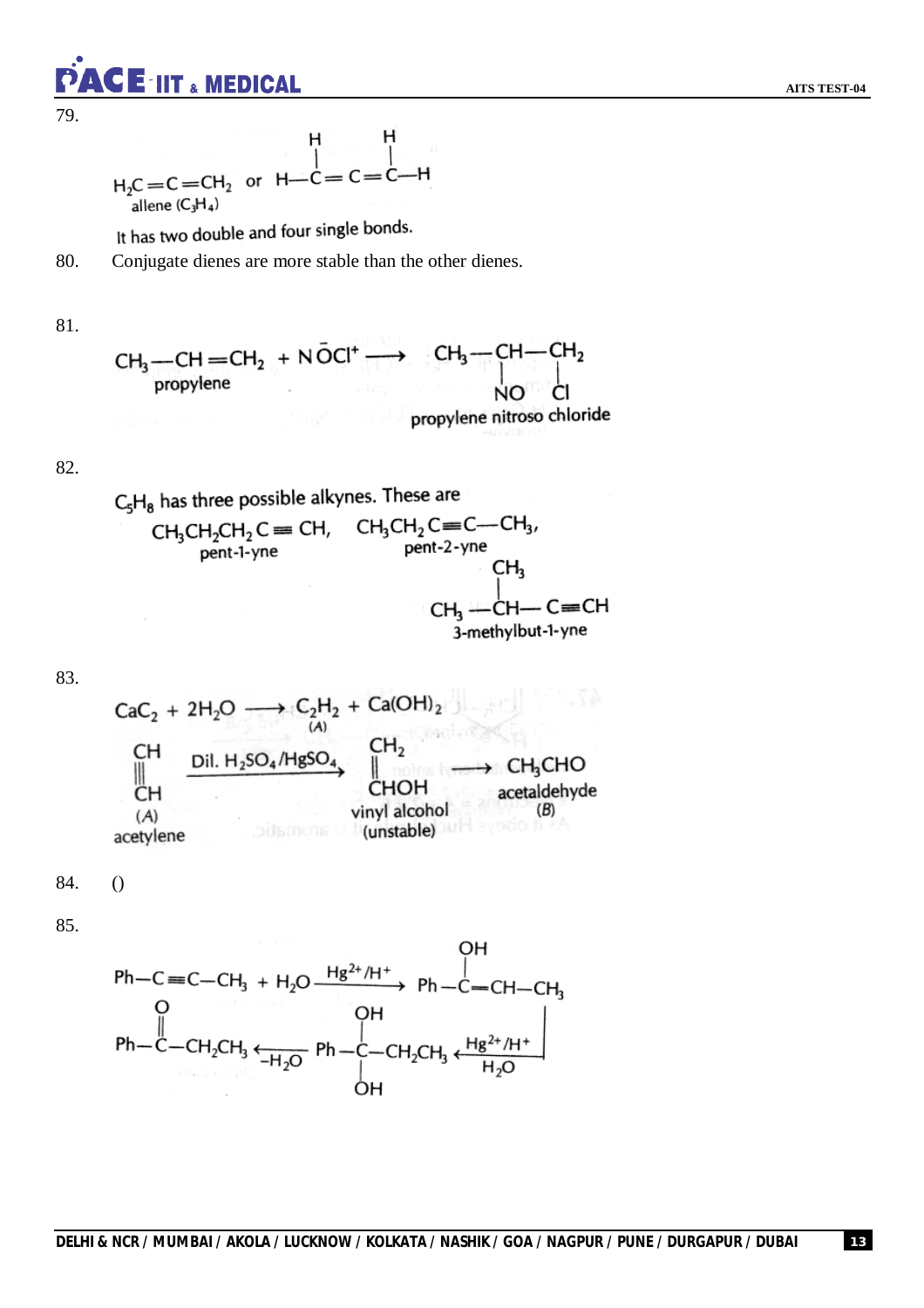### ACE IIT & MEDICAL

86.

 $C_2H_2$  and all 1-alkynes give white precipitate with ammoniacal silver nitrate. Propyne-1  $(CH_3C \equiv CH)$  will give white precipitate with ammoniacal silver nitrate.  $CH_3C = CH + NH_4OH + AgNO_3 \longrightarrow CH_3C = CAg$ <br>propyne-1 propyne-1 white ppt. ) in the comparison  $\varphi^2$ +  $NH_4NO_3$  +  $H_2O$ 

87.



cyclopentadienyl anion

ansile an i

 $\pi$  electrons = 4 + 2 = 6 As it obeys Huckel rule, it is aromatic.

88.



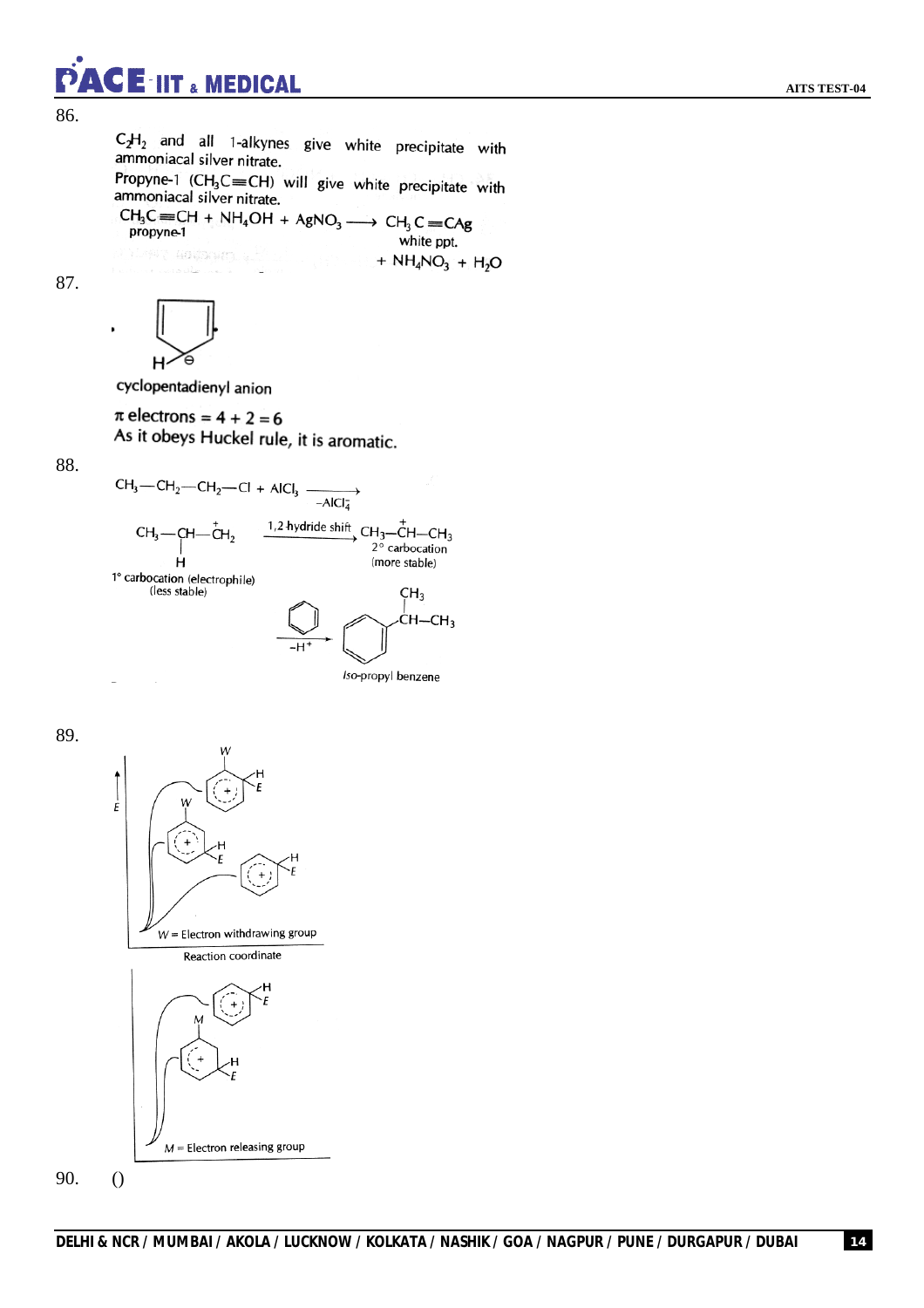# PACE IIT & MEDICAL

| Q. no. | <b>Correct</b> | <b>Solution</b>                                                              |
|--------|----------------|------------------------------------------------------------------------------|
|        | Option         |                                                                              |
| 91     | 3              | NCERT XII, Chapter 9; page no. 172                                           |
| 92     | $\mathbf{1}$   | NCERT XII, Chapter 9; page no. 170                                           |
| 93     | 3              | NCERT XII, Chapter 9; page no. 171                                           |
| 94     | 4              | NCERT XII, Chapter 9; page no. 171                                           |
| 95     | $\overline{4}$ | NCERT XII, Chapter 9; page no. 173.                                          |
| 96     | 3              | NCERT XII, Chapter 9; page no. 176.                                          |
| 97     | 3              | NCERT XII, Chapter 9; page no. 174. Gamma rays and X rays are radiations     |
| 98     | 4              | NCERT XII, Chapter 9; page no. 176                                           |
| 99     | 1              | NCERT XII, Chapter 9; page no. 171                                           |
| 100    | $\mathbf{1}$   | PH of tissue culture media is 5-5.8                                          |
| 101    | $\overline{2}$ | NCERT XII, Chapter 9; page no. 173.                                          |
| 102    | $\overline{2}$ | NCERT XII, Chapter 9; page no. 174.                                          |
| 103    | 3              | NCERT XII, Chapter 9; page no. 176. Maize hybrids with twice the amount      |
|        |                | of lysine and tryptophan were released in 2000.                              |
| 104    | $\overline{4}$ | NCERT XII, Chapter 9; page no. 176.                                          |
| 105    | $\overline{4}$ | NCERT XII, Chapter 9; page no. 177.                                          |
| 106    | $\mathbf{1}$   | NCERT XII, Chapter 9; page no. 177. Nutrient medium for tissue culture has   |
|        |                | auxins and cytokinins. 2,4-D is auxin and BAP is a cytokinin.                |
| 107    | $\overline{2}$ | NCERT XII, Chapter 9. Callus culture and suspension culture are commonly     |
|        |                | used in micropropagation. Suspension culture is the culture of cells or cell |
|        |                | clumps in liquid medium and grows faster than callus culture.                |
| 108    | $\overline{4}$ | NCERT XII, Chapter 9; page no. 175                                           |
| 109    | 1              | NCERT XII, Chapter 9; page no. 177                                           |
| 110    | 4              | NCERT XII, Chapter 9; page no. 171                                           |
| 111    | $\overline{2}$ | NCERT XII, Chapter 9; page no. 177                                           |
| 112    | 3              | NCERT XII, Chapter 9; page no. 177                                           |
| 113    | $\overline{4}$ | NCERT XII, Chapter 9; page no. 177                                           |
| 114    | $\mathbf{1}$   | NCERT XII, Chapter 9; page no. 177                                           |
| 115    | $\overline{2}$ | NCERT XII, Chapter 10; page no. 179                                          |
| 116    | $\overline{4}$ | NCERT XII, Chapter 9; page no. 177                                           |
| 117    | $\overline{4}$ | NCERT XII, Chapter 10; page no. 182                                          |
| 118    | $\overline{4}$ | NCERT XII, Chapter 10; page no. 181-183                                      |
| 119    | 3              | NCERT XII, Chapter 10. All the terms under column I are different            |
|        |                | antibiotics.                                                                 |
| 120    | $\mathbf{1}$   | NCERT XII, Chapter 10; page no. 183                                          |
| 121    | 3              | NCERT XII, Chapter 10; page no. 183                                          |
| 122    | $\mathbf{1}$   | NCERT XII, Chapter 10. The reaction occurs under anaerobic conditions.       |
| 123    | $\overline{4}$ | NCERT XII, Chapter 10; page no. 184                                          |
| 124    | $\mathbf{1}$   | NCERT XII, Chapter 10; page no. 184                                          |
| 125    | $\mathbf{1}$   | NCERT XII, Chapter 10; page no. 185                                          |
| 126    | $\mathbf{1}$   | NCERT XII, Chapter 10; page no. 184                                          |
| 127    | $\overline{4}$ | NCERT XII, Chapter 10; page no. 183-184                                      |
| 128    | $\overline{4}$ | NCERT XII, Chapter 10; page no. 184                                          |
| 129    | $\overline{2}$ | NCERT XII, Chapter 10; page no. 186                                          |
| 130    | $\overline{2}$ | NCERT XII, Chapter 10; page no. 185                                          |
| 131    | $\overline{4}$ | NCERT XII, Chapter 10; page no. 187-188                                      |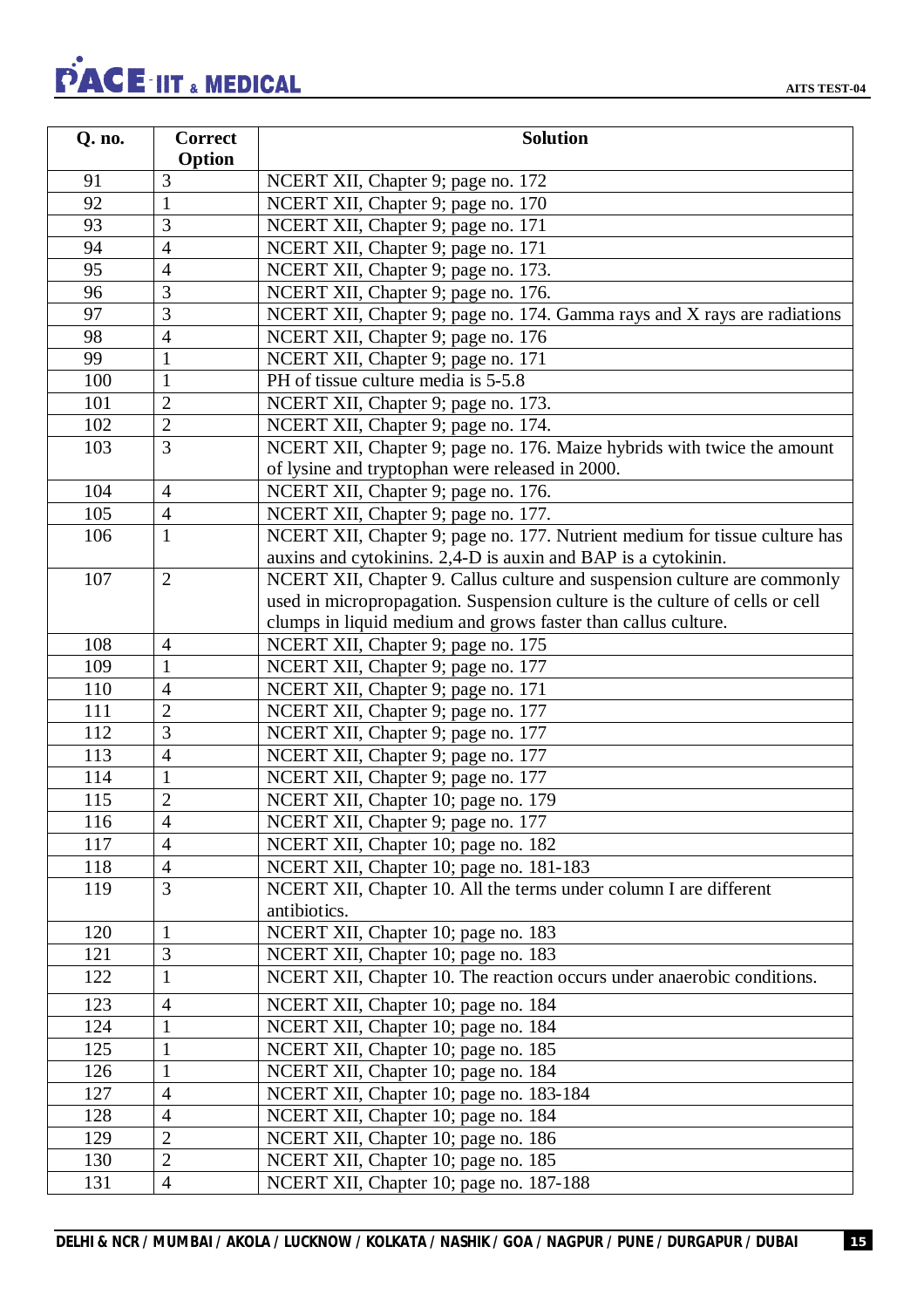

| 132 | NCERT XII, Chapter 10; page no. 188     |
|-----|-----------------------------------------|
| 133 | NCERT XII, Chapter 10; page no. 183-185 |
| 134 | NCERT XII, Chapter 10; page no. 187     |
| 135 | NCERT XII, Chapter 10; page no. 187     |

- 136. In aminocentesis some of the amniotic fluid of the developing foetus is taken to analyse the fetal cells and dissolved substances. This procedure is used to test the presence of certain genetic disorders such as, down syndrome, haemoplilia, sickle-cell anemia, etc., determine the survivability of the foetus. (Pg.58)
- 137. (Pg.168)
- 138. (Pg. 157-158)

| A. Carcinoma   | (ii) Breast cancer  |
|----------------|---------------------|
| B. Liposarcoma | (iv) Adipose tissue |
| C. Melanoma    | (iii) Skin          |
| D. Myeloma     | (i) Bone marrow     |

- 139. Rupture of RBC result in septicaemia because of release of haematin granules in the blood resulting in characteristic chills and high fever.
- 140. In tubectomy, a small part of the fallopian tube is removed or tied up through a small incision in the abdomen or through vagina. (Pg.62)
- 141. Normal cells show a property called contact inhibition by virtue of which contact with other cells inhibits their uncontrolled growth. Cancer cells appears to have lost this property. (Pg.157)
- 142. AIDS is caused by the human deficiency Virus (HIV), a member of a group of viruses called retrovirus. (Pg.154)
- 143. *Wuchereria* (W.bancrofti and W. malayi), the filarial worms cause a slowly developing chronic inflammation of the organs in which they live for many years, usually the lymphatic vessels of the lower limbs and the disease is called elephantiasis or filariasis.  $3<sup>rd</sup>$  stage larva is infective to man. (Pg.149)
- 144. Bacteria like Streptococcus pneumonia and Haemophilusinfluenzae are responsible for the disease pneumonia. A healthy person acquired the infection by inhaling the droplets by an infected person. (Pg.147)
- 145. Oral administration of small doses of either progsterone or progsterone-estrogen combinations is another contraceptive method used by the females. They are used in the form of tablets and hence are popularly called the pills. (Pg.61)
- 146. To improve chances of successful production of hybrids, multiple ovulation embryo transfer technology (MOET) is one such programme for herd improvement.
- 147. Cocaine, commonly called coke or crack is usually snorted. It has a potent stimulating action on central nervous system, producing a sense of euphoria and increased energy.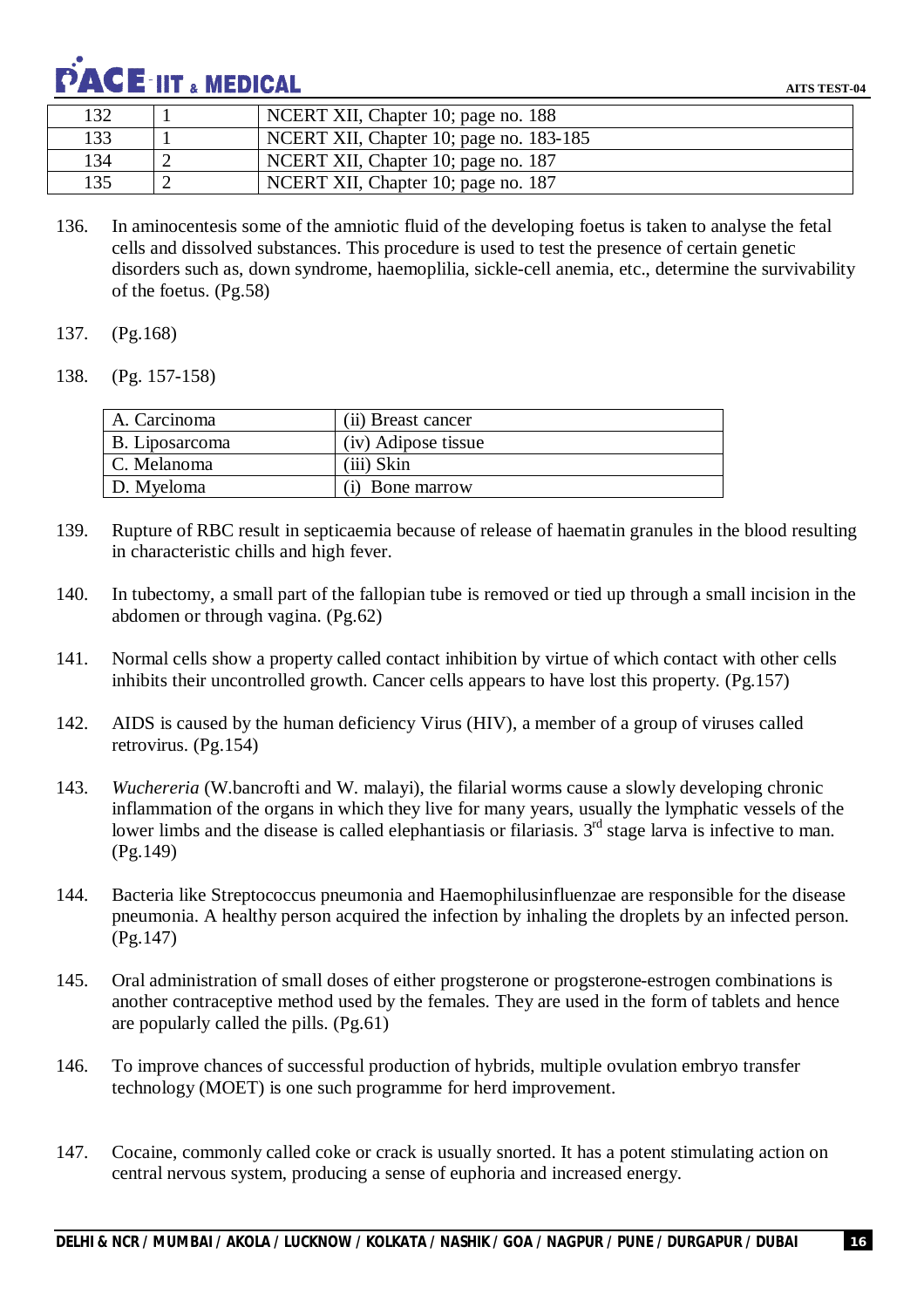### **ACE IIT & MEDICAL**

- 148. It is important to note that HIV/AIDS is not spread by mere touch or physical contact; it spreads only through body fluids. (Pg.155)
- 149. The Intra Uterine Device (IUD) (copper-T) causes a foreign body reaction in the uterus causing cellular and biochemical changes in the endometrium and uterine fluids, the changes impair the viability of the gamete and thus reduce its chance of fertilization rather the implantation. Medicated IUDs produce other local effects that may contribute to their contraceptive action. Copper seems to enhance the cellular response in the endometrium. It also affects the enzymes in the uterus. By altering the biochemical composition of cervical mucus, copper ions may affect sperm motility, capacitation and survival.
- 150. Smoking is associated with increased incidence of cancers of lung, urinary bladder and throat, bronchitis, emphysema, coronary heart disease, gastric ulcer etc. (Pg-160)
- 151. (Pg.146 to 150)

| Column I              | Column II      |
|-----------------------|----------------|
| A. Treponemapallidum  | $(3)$ Syphilis |
| <b>B.</b> Salmonella  | $(1)$ Typhoid  |
| C. Bacillus anthrasis | $(2)$ Anthrax  |
| D. Vibrio             | (4) Cholera    |

### 152. (Pg.64)

| <b>Terms</b> | <b>Meanings</b>                                                    |
|--------------|--------------------------------------------------------------------|
| A. IVF       | 1. Invitro union of gametes                                        |
| B. AI        | 2. Taking sperms from donor.                                       |
| C. ZIFT      | 4. Embryo transfer done inside uterus after in vitro fertilization |
| D. GIFT      | 3. Gametes released in fallopian tube                              |

- 153. Typhoid toxoid vaccine is active immunisation.
- 154. B cells proliferate to form plasma cells that secrete antibodies.
- 155. Test tube baby means ovum fertilized outside the mother body and then implanted in uterus for growth and development. (Pg.64)
- 156. Transfer of an ovum collected from a donor into the fallopian tube (GIFT- gamete intra fallopian transfer) of another female who cannot produce one.
- 157. Common cold infects nose and respiratory passage but not lungs. (Pg.147)
- 158. Atherosclerosis is caused by deposits of calcium, fat, cholesterol and fibrous tissues which makes the lumen of arteries narrower. (Pg.288(11))
- 159. Pills inhibit ovulation. (Pg.61)
- 160. Myasthenia gravis is disease of neuromuscular junction
- 161.
- 162. Infertility cases either due to inability of the male partner to inseminate the female or due to very low sperm counts in the ejaculates, could be corrected by artificial insemination (AI) technique. (Pg-64)